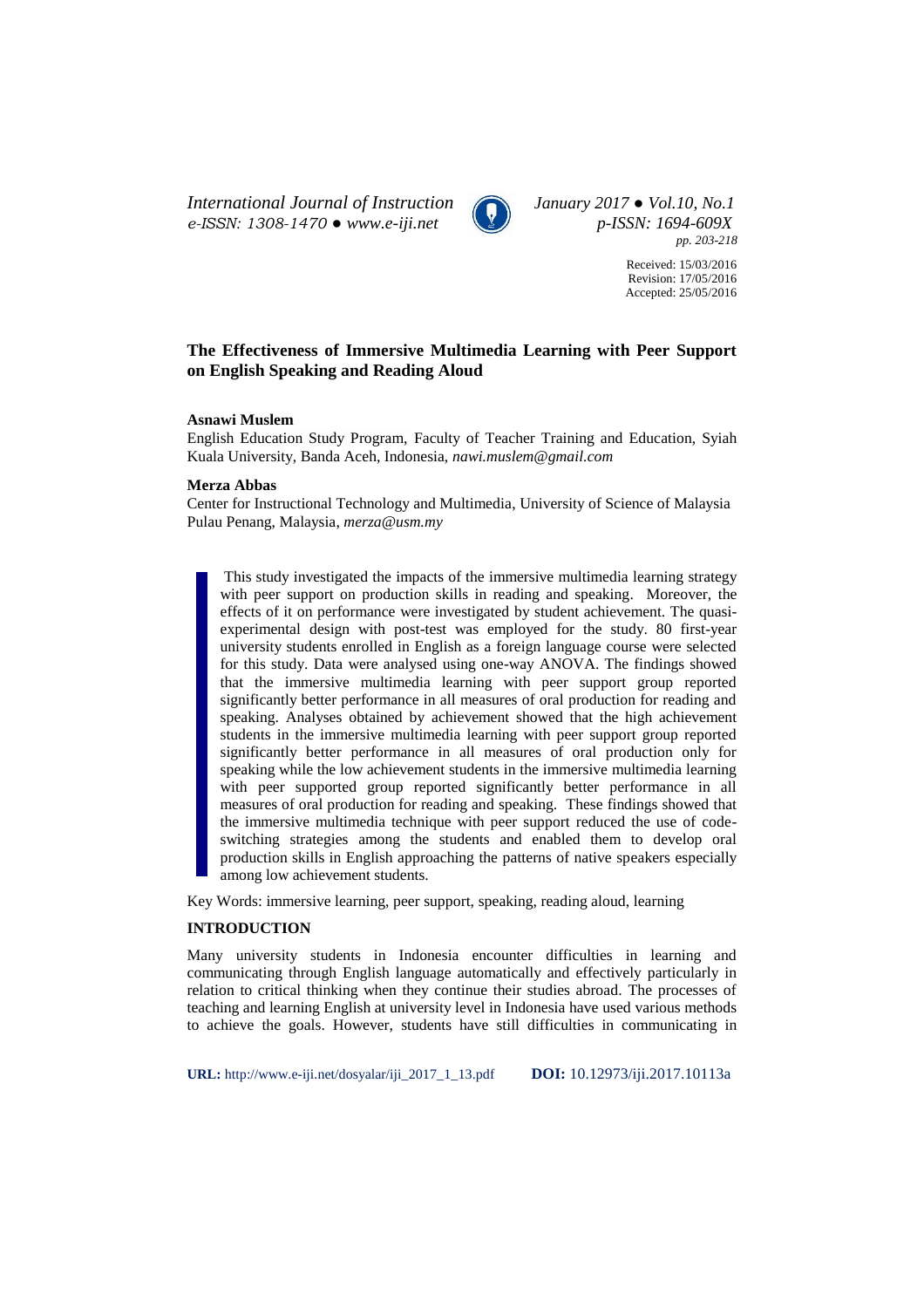English orally. According to Kweldju (2002) many students who received high English scores at senior high school levels and university are still experiencing difficulty in speaking, pronouncing, and reading English words correctly. This problem is endemic and covers English and non-English majors (Kweldju, 2002). The ways and methods to improve such situation are urgently needed. Therefore, this study offers an alternative teaching and learning English method through immersive multimedia learning with peer support to improve students' oral production skills in reading and speaking.

One of the appropriate methods to apply in the teaching and learning process to improve students' language skills is immersion program (Tallinn, 2005). Following Levelt (1989) as simplified by de Bot (1997), to acquire a language better, learners need a program that develops the language lexicon and semantic structure efficiently. Gibbons (2002) suggests the use of an immersive and linguistically and culturally rich environment, and employ a range of learning strategies to bring the process of meaningful learning on the language skills. The application of the appropriate methods or approaches and strategies play important roles to master a second language. For example, if someone wants to learn and master English language quickly, he or she should stay in the country where English language is used (Wilkinson, 2006).

Advances in ICT and multimedia now allow for linguistically rich learning environments to be created by compiling recorded contents to provide the immersive inputs in place of the teacher (Salaberry, 2001; Coiro, Knobel, Lankshear, & Leu, 2008; Chapelle, 2003; Larsen-Freeman & Freeman, 2008). Multimedia packages for immersive learning are the tools students use to construct language skills, knowledge, and understand their world. English language acquisition is integrated in the learning of all subject areas. This goal can be achieved by providing a linguistically rich learning environment through an alternative means: English books, videos, CDs, you tube, radio and TV programs, posters, visuals, Web sites, songs, and dramatizations. All play a central role in second language learning (Alberta Education, 2010). The frequent use of authentic multimedia situation enables students to make links between what they are learning in school in English and real life situation (Alberta Education, 2010; Met, 1987). Students need to be exposed to a rich environment and be provided with various learning strategies that will support their learning adventure that is very new to them (Kagan, 1995; Gibbons, 2002). The presence of peer support or social interaction in the learning English as a foreign or second language is important (Kagan, 1995).

This study is based on Levelt's (1989) lexicon model of language acquisition and production. The model explains the acquisition of a language through the development of internal structures in the form of speech motor patterns, conceptual systems, articulatory motor systems and phonemization, which takes the approach that language is a reconstruction or reproduction from learned phonological codes. Levelt presents the process of improving language skill by using the lexicon model (Levelt, 1989).

## **Immersive strategies**

Immersion is a form of experiential learning where the learning processes involve deep engagement and absorption with the target language through all the senses. Immersion programs have been implemented in many countries such as United State, Canada,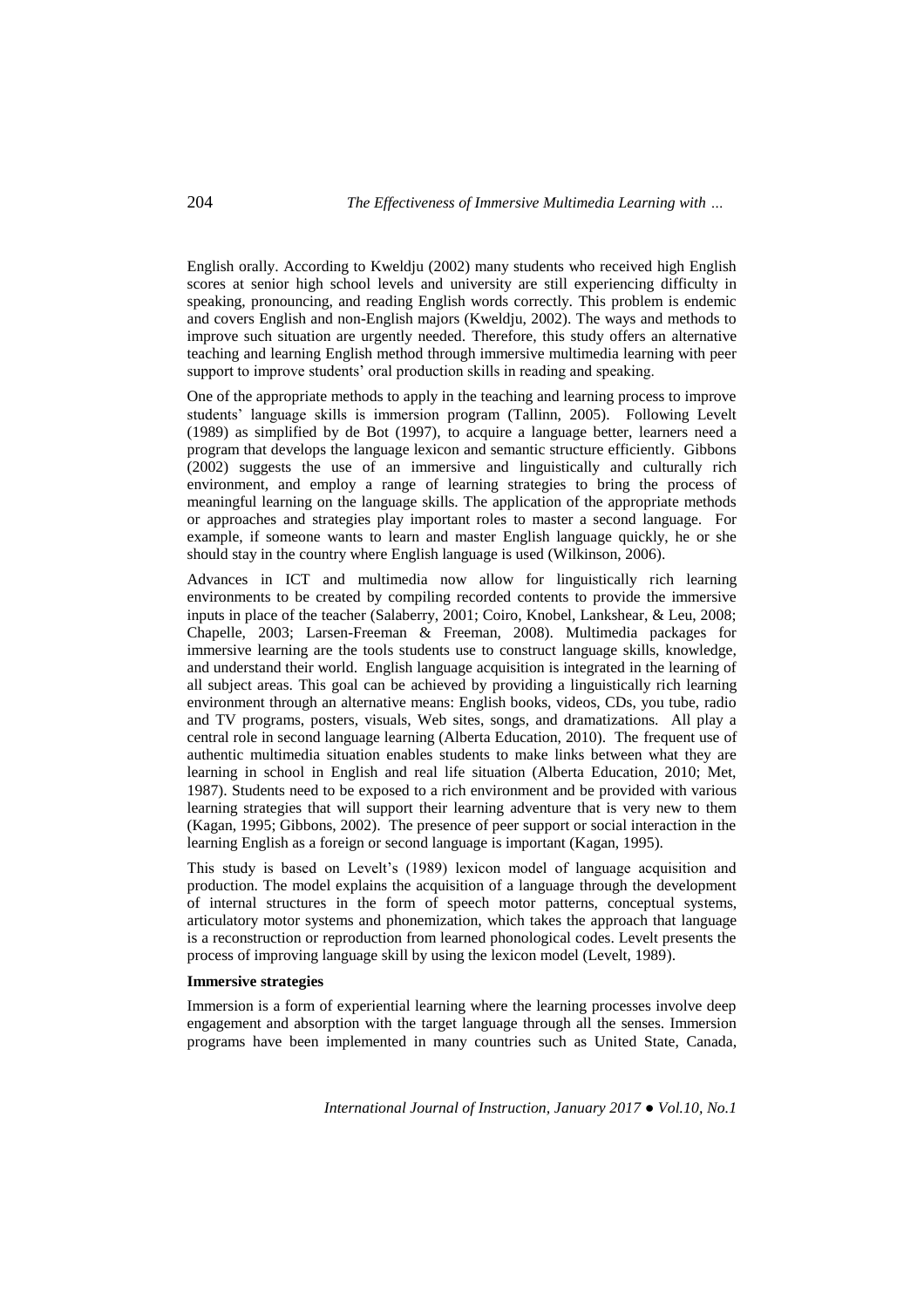Spain, New Zealand, etc., with the purpose of improving students' second language acquisition and learning (Tallin, 2005; Cummins, 2000). Immersion is a relatively new development within bilingual education, but it is an option (and a term) that is being adopted more and more widely. Immersion programs aim to provide the quantity and quality of involvement in the use of target language that ensure the development of a high level of proficiency (Johnson & Swain, 1997).

Language immersion is a method of teaching a second language (L2) in which the target language is used as both curriculum content and media of instruction (Pacific Policy Research Center, 2010). The need to have an immersion program for L2 or foreign language as a result of students' achievement is not significantly satisfied. Many students have studied English at school, but their ability to use the target language is still far from the expectation. The focus of teaching and learning process nowadays is on grammar, memorization, and drill, which have not provided students with sufficient skill to work in English or to socialize with English speakers (Johnson & Swain, 1997; Cummins, 1998; Tallin, 2005). They may have some or no exposure to the L2 outside the school. Immersion programs were first instituted in Montreal, Canada, in 1965.

The English immersion can be done by integrating of the target language and content area instructions. Learners learn English language about the English language through the target language (Tallinn, 2005; Alberta Education, 2010). The aim of learning the language is to enable learners to read, speak, write and listen in English. Learning about the target language is that learners study English as a subject. Learners learn through language is that they use English to solve problems, understand concepts and create new knowledge (Alberta Education, 2010). These three notions are interwoven throughout the students' English immersion experience. They learn the language as they are acquiring concepts in different subjects. As learners learn to read, they also read to learn (Alberta Education, 2010). Learners learn a second language to enable them to use the target language in meaningful context. In English immersion, learners are given opportunities to use for a variety of purposes. In the end, learning through language entails that all English lesson multimedia immersive strategies are also strategies of language. Students meet their outcomes identified for various lessons (Tallin, 2005; Alberta Education, 2010).

#### **Immersive multimedia learning**

The immersive multimedia method in this study uses multimedia immersion program. It means that the target language (English) is as the main instruction in the process of teaching and learning activities (Lenker & Rhodes, 2007). The program is designed for first year university students. This method of teaching and learning English or any language in this world has been used for more than thirty five years (Cummins, 2000; Lenker & Rhodes, 2007). During the time, the teacher plays an important role in the teaching and learning process. Teacher is as a model of presenting teaching and learning materials in the classroom (Cummins, 2000; Tallin, 2005; Lenker & Rhodes, 2007; Alberta Education, 2010). However, in the current study, the role of teacher is limited. Teacher is a facilitator or an organizer in the classroom. The students do activities either in the classroom or outside the classroom to immerse themselves by listening and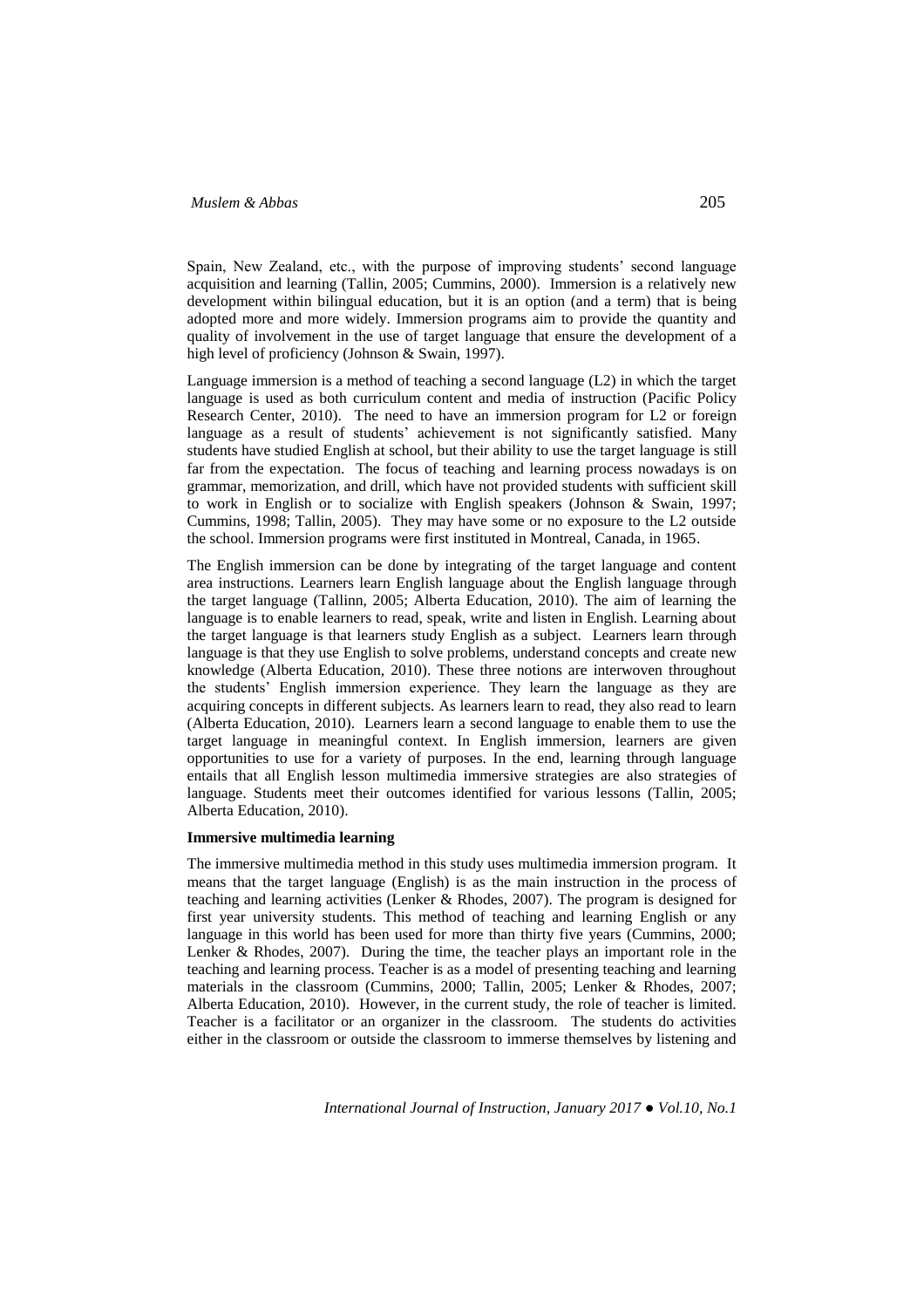watching video clips and recordings provided by the teacher. The students may learn with or to master the contents of the learning materials.

The multimedia supported in the form of video clips and recoding materials would be as the fundamental input. Students may repeat the playback several times to absorb each learning material from the clips and recordings until they master them naturally so that they can reproduce the language as accurately accordingly to the native speakers.

### **Peer Support and Language Learning environment**

Linguists and language researchers have conducted studies that related to the implementation of Peer Support strategies in language learning (Angelova, Gunawardena, & Volk, 2006; De Guerrero & Villamil, 2000; Emerson, Rees, & Mackay, 2005; Ertmer et al., 2007; Li, 2009). Li (2009) conducted a study on peer interaction in an EFL classroom in Hong Kong to improve students' performance. The study found that by student-student interaction the learners jointly construct a scaffold that allows them to successfully complete the activity and co-construct their own system of making meaning through words in a second language.

In addition, support in peer support may confine the development of ZPD, there appears to be a necessary role for an expert (e.g., the teacher) or a more capable peer who can manage the interaction well, model appropriate forms and monitor the learners' production in a proper way. As peer mediation is not always effective, expert mediation is required on occasions when peers find it difficult to push their ZPD. Meanwhile, social interaction can contribute to language learning and the extension of ZPD only when there are opportunities for students to offer assistance or digest prompts, under meticulous, proper use of scaffolding strategies and appropriate feedback from the teacher or peers (Li, 2009). This study focused on speaking to negotiate meaning and form with peer interaction. The results obtained from many studies conducted by language researchers indicate that the use of multimedia immersive learning improves students' language skills in terms of reading and speaking (Kuo (2009; Echandy, 2011; BavaHarji, 2014; Kabilan et al., 2010; AbuSeileek, 2007; Shih, 2010; Wu, 2013; Diyyab, 2013; Kessler, 2010; Murat, 2012).

However, few studies have been conducted in terms of improving oral production skills through peer-supported multimedia strategy among low and high achievers. Grgurovic (2007) conducted a research in terms of using multimedia with subtitle and peer interaction to improve language oral production skills among high and low achievers. The study found that the use of subtitles and transcripts through multimedia supported improved the achievement among high achievers than low achievers. The finding also reported that the higher proficiency group used subtitles more frequently and for longer amounts of time than the lower proficiency group although both groups exhibited very similar behaviour on transcripts. Another study conducted by Pujola (2002) and Aslan (2009), who investigated the use of multimedia lesson with subtitles to improve language skills among high and low achievers, found that participants in each group had different ways of learning the language. It was difficult to draw conclusions that would be applied to all participants in one group especially since some participants in the lower group never used textual help. The study also reported that generally the high achievers used the replay and rewind functions more than the transcripts and or subtitles.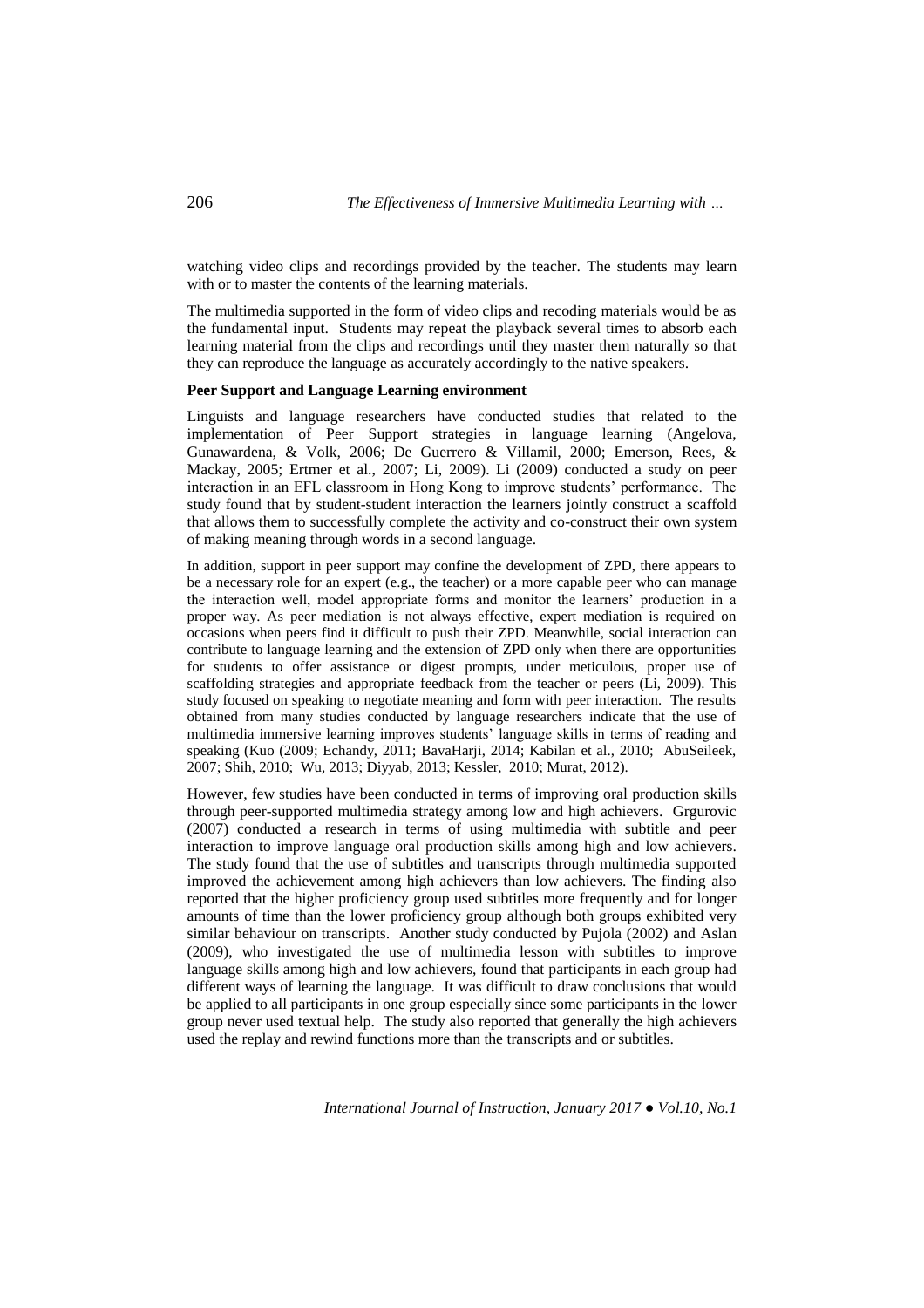### *Research Aim*

The purpose of the study was to investigate the effects of the immersive multimedia learning technique with peer support. Specifically, this study has the following objectives:

i. To investigate whether there are significant differences in terms of oral production in (a) reading and (b) speaking between the students who received immersive multimedia learning with peer support and those who did not receive such support.

ii. To identify whether there are significant differences in terms of oral production in (a) reading and (b) speaking among high achievement students who received immersive multimedia learning with peer support and those who did not receive such support.

iii. To identify whether there are significant differences in terms of oral production in (a) reading and (b) speaking among low achievement students who received immersive multimedia learning with peer support and those who did not receive such support.

### **METHOD**

The quasi-experimental design with post-test was employed for this study. The design was employed to investigate the effectiveness of the immersive multimedia learning with peer support on English speaking and reading aloud. Intact classes were used for this study to retain the actual learning environment and for easy manipulation and control of the research variables. The independent variable was the immersive multimedia learning strategy with peer support activities and without peer support activities. Both groups have quite similar characteristics. ANOVA analysis was used to determine the difference between the respondents of the two groups.

The data obtained from post-tests were analyzed by using descriptive and inferential statistical methods involving one-way ANOVA. The results of post-test were analyzed based on the assessment rubric for *pausing, phrasing, stress, intonation, rate, and integration* that was developed to assess students' oral production. The minimum score the rubric is one (1) and ten (10). The students' performance in the oral production tests was recorded to ensure the correctness and the validity of the collected data. To verify the data, inter-rater reliability was used.

## **Study Samples**

The samples of the study were 80 first year of English department students studying at Syiah Kuala University, Banda Aceh, Indonesia. All the students were under 18-20 years of age. All the population would be the sample of the study from four existing classes at Syiah Kuala University English department, Banda Aceh. Intact classes were used and both classes used the immersion program. From the sample, 40 students were assigned as immersive learning with peer support (high & low achievers) and 40 students assigned as immersive learning without peer support (high & low achievers). One class employed peer support activities with pair group formed based on students' choice of partners. The other group worked without peer. The researchers checked for equivalence in English achievement in Indonesian National Examination by class. The results found that there were no significant differences between the classes.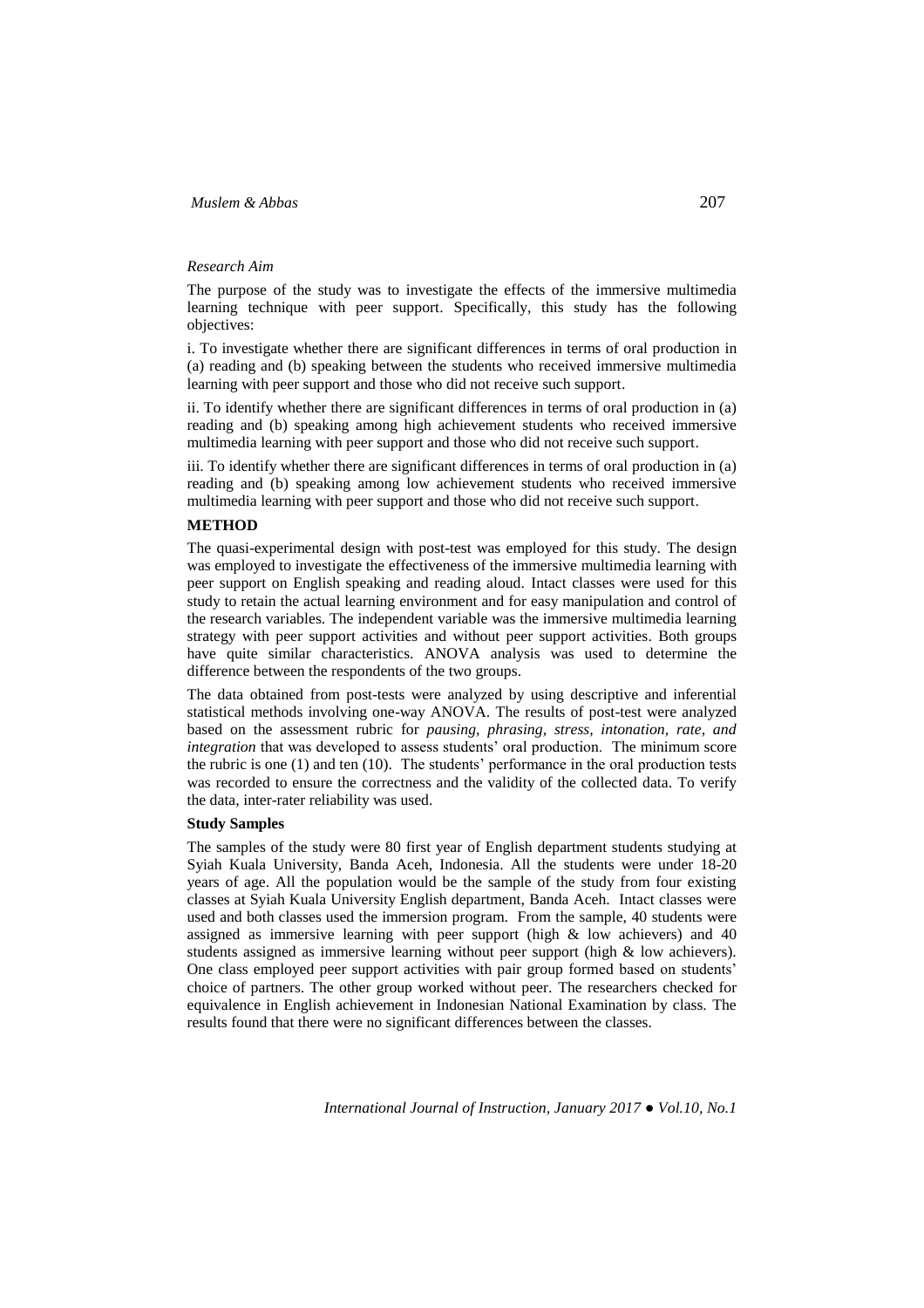The research instruments of this study consisted of test (post-test). At the end of the treatment, post-test was conducted to investigate if the treatment using immersive multimedia learning with peer support and without peer support improved students' performances. The post-test covered oral production in reading and speaking for pausing, phrasing, stress, intonation, rate, and integration aspects. Oral production (fluency test of reading and speaking) abilities were tested orally and recorded in order to offer the researcher better reference to analyse the data. The oral production skills in post-test for reading and speaking were based on the topics being learned by both groups. The post-test for speaking was conducted by interviewing students one by one. There were 10 questions in the interview and all were taken from the topics being learned from the video lessons. The questions are: (1) How are you? (2) Can you introduce yourself please? (3) Do you have any hobbies? (4) Can you introduce your friend to me? (5) Learning English from native speaker is quite interesting, what do you think about this statement? (6) Do you like speaking class? Why? (7) How would you improve your speaking? (8) I would like to go to Zainal Abidin General Hospital, could you tell me how to get there from here? (9) Tell me about your learning English experience you have during the first semester of your study? And (10) What do you like to do in your free time? Each question was measured by using rubric mentioned. The lowest score was one (1) and the highest score was ten (10) for each question. So the minimum score was 10 and the maximum was 100.

### **FINDINGS**

Table 1 reports the means, standard deviations, and results of ANOVA for oral production in reading by treatment. Students in the peer-support group reported higher mean scores for all dimensions of oral production and results of the ANOVA tests reported significant differences, i.e., that  $p < .05$  for all the aspects. Thus, the findings indicate that the peer support strategy significantly improved oral production in reading for pausing, phrasing, stress, intonation, rate, and integration.

| ۰.<br>۰. |  |
|----------|--|
|----------|--|

Means, Standard Deviations, and results of ANOVA for Oral Production in Reading by Treatment

| Aspects       | Groups            | Ν  | Mean | <b>Std.</b> Deviation | <b>ANOVA</b>       |
|---------------|-------------------|----|------|-----------------------|--------------------|
| Pausing       | With peer support | 40 | 7.15 | .69                   | $F(1,78) = 6.382$  |
|               | W/O peer support  | 40 | 6.70 | .88                   | $p = .014$         |
| Phrasing      | With peer support | 40 | 6.95 | .87                   | $F(1,78) = 9.889$  |
|               | W/O peer support  | 40 | 6.27 | 1.03                  | $p = .002$         |
| <b>Stress</b> | With peer support | 40 | 6.85 | .89                   | $F(1,78) = 14.224$ |
|               | W/O peer support  | 40 | 6.07 | .94                   | $p = 0.000$        |
| Intonation    | With peer support | 40 | 7.72 | .75                   | $F(1,78) = 18.676$ |
|               | W/O peer support  | 40 | 6.87 | .99                   | $p = 0.000$        |
| Rate          | With peer support | 40 | 7.07 | .69                   | $F(1,78) = 12.519$ |
|               | W/O peer support  | 40 | 6.45 | .87                   | $p = 0.001$        |
| Integration   | With peer support | 40 | 7.67 | .82                   | $F(1,78) = 17.022$ |
|               | W/O peer support  | 40 | 6.92 | .79                   | $p = 000$          |

Table 2 reports the means, standard deviations, and results of ANOVA for oral production in speaking by treatment. Students in the peer-supported group reported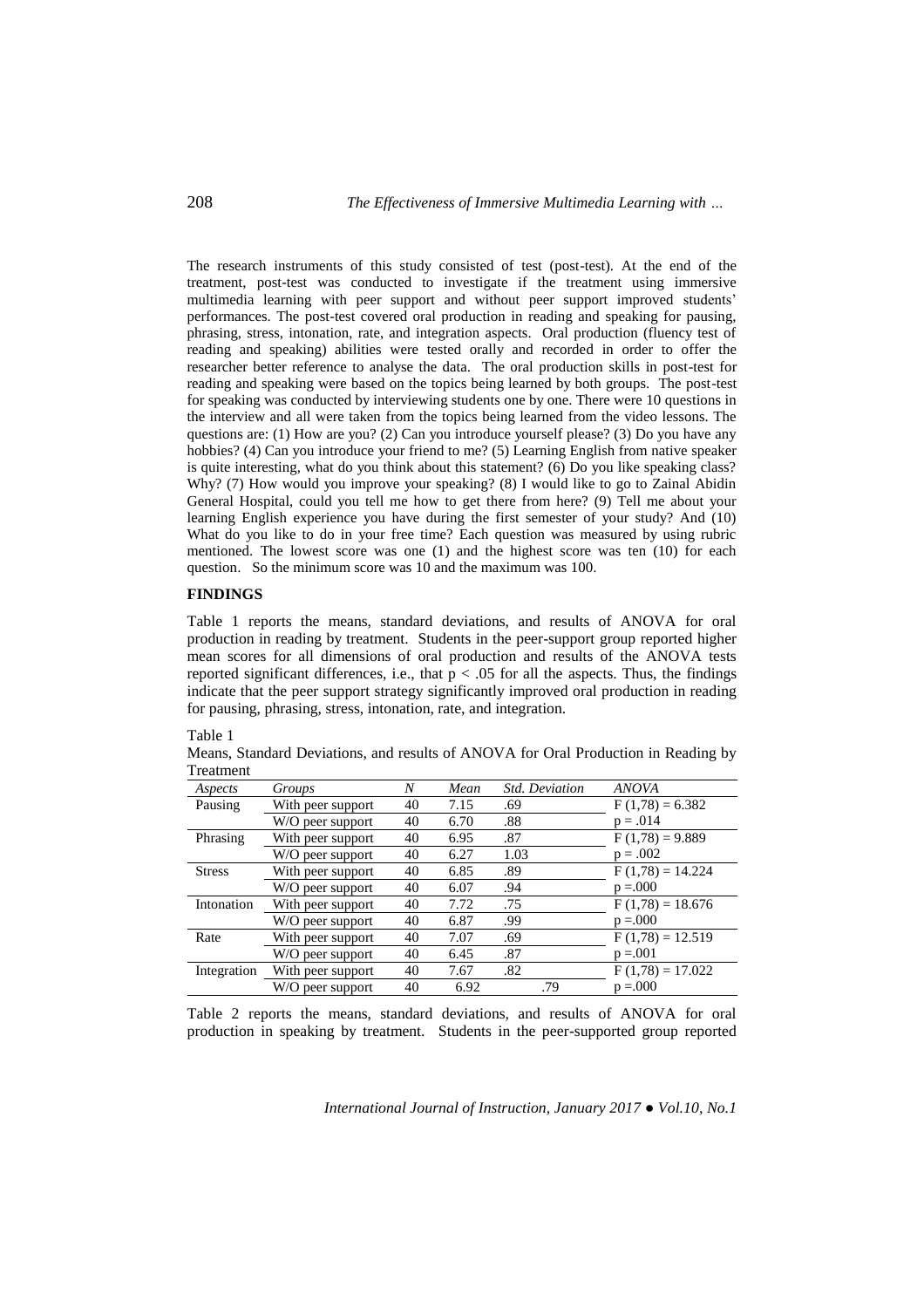higher mean scores for all dimensions of oral production and the results of ANOVA tests reported significant differences, i.e., that  $p < .05$  for all the aspects. Thus, the findings indicate that the peer-supported strategy significantly improved oral production in speaking for pausing, phrasing, stress, intonation, rate, and integration.

#### Table 2

Means, Standard Deviations, and results of ANOVA for Oral Production in Speaking by Treatment

| Aspects       | Groups            | Ν  | Mean | <b>Std.</b> Deviation | <b>ANOVA</b>       |
|---------------|-------------------|----|------|-----------------------|--------------------|
| Pausing       | With peer support | 40 | 6.75 | .77                   | $F(1,78) = 11.919$ |
|               | W/O peer support  | 40 | 6.17 | .71                   | $p = .001$         |
| Phrasing      | With peer support | 40 | 6.37 | .70                   | $F(1,78) = 44.892$ |
|               | W/O peer support  | 40 | 5.37 | .62                   | $p = .00$          |
| <b>Stress</b> | With peer support | 40 | 5.95 | .87                   | $F(1,78) = 21.774$ |
|               | W/O peer support  | 40 | 5.20 | .51                   | $p = 0.000$        |
| Intonation    | With peer support | 40 | 6.65 | .80                   | $F(1,78) = 29.885$ |
|               | W/O peer support  | 40 | 5.65 | .83                   | $p = 0.000$        |
| Rate          | With peer support | 40 | 6.80 | .68                   | $F(1,78) = 47.561$ |
|               | W/O peer support  | 40 | 5.80 | .60                   | $p = 0.000$        |
| Integration   | With peer support | 40 | 7.22 | .65                   | $F(1,78) = 16.571$ |
|               | W/O peer support  | 40 | 6.17 | .67                   | $p = 0.000$        |

Table 3 reports the means, standard deviations, and results of ANOVA for oral production in reading by treatment and high English achievement. High achievement students in the peer-supported group reported similar mean scores for all dimensions of oral production in reading and the results of ANOVA tests reported no significant differences, i.e., that  $p > 0.05$  for all the aspects. Thus, these findings indicated that the peer-supported strategy did not significantly improve oral production in reading for pausing, phrasing, stress, intonation, rate, and integration among high English achievers.

#### Table 3

Means, Standard Deviations, and results of ANOVA for Oral Production in Reading by Treatment and high English achievement

| High English Achievement |                   |    |      |                       |                   |  |  |
|--------------------------|-------------------|----|------|-----------------------|-------------------|--|--|
| Aspects                  | Groups            | N  | Mean | <b>Std.</b> Deviation | <b>ANOVA</b>      |  |  |
| Pausing                  | With peer support | 12 | 7.00 | .85                   | $F(1,24) = .057$  |  |  |
|                          | W/O peer support  | 13 | 6.92 | .75                   | $p = .814$        |  |  |
| Phrasing                 | With peer support | 12 | 6.83 | .83                   | $F(1,24) = .127$  |  |  |
|                          | W/O peer support  | 13 | 6.69 | 1.10                  | $p = .725$        |  |  |
| <b>Stress</b>            | With peer support | 12 | 6.58 | .79                   | $F(1,24) = .768$  |  |  |
|                          | W/O peer support  | 13 | 6.23 | 1.16                  | $p = .390$        |  |  |
| Intonation               | With peer support | 12 | 7.33 | .65                   | $F(1,24) = .283$  |  |  |
|                          | W/O peer support  | 13 | 7.15 | .98                   | $p = .600$        |  |  |
| Rate                     | With peer support | 12 | 7.00 | .60                   | $F(1,24) = 1.917$ |  |  |
|                          | W/O peer support  | 13 | 6.61 | .76                   | $p = .180$        |  |  |
| Integration              | With peer support | 12 | 7.50 | .90                   | $F(1,24) = .601$  |  |  |
|                          | W/O peer support  | 13 | 7.23 | .83                   | $p = .446$        |  |  |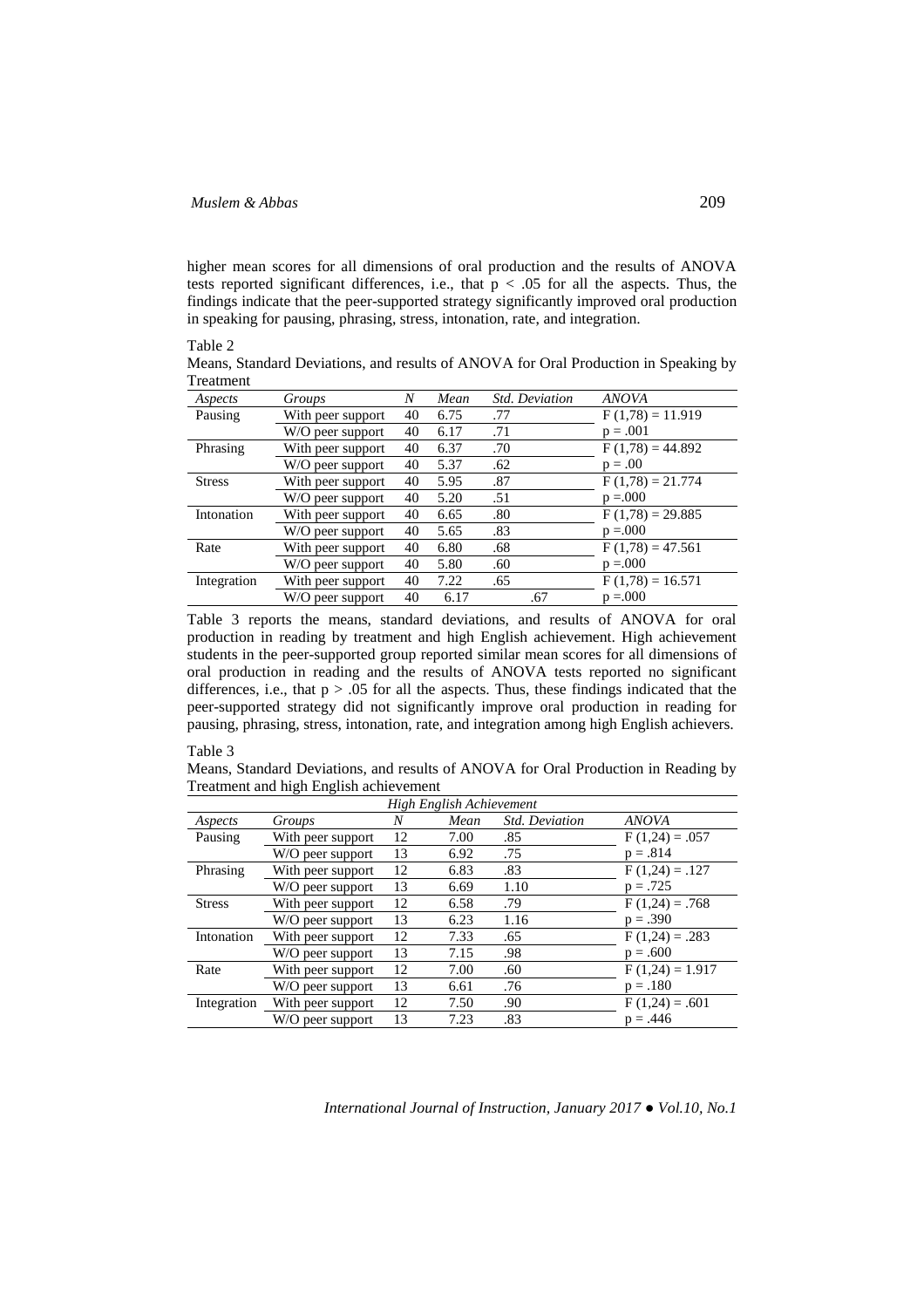Table 4 reports the means, standard deviations, and results of ANOVA for oral production in speaking by treatment and high English achievement. High achievement students in the peer-support group reported consistently higher mean scores for all dimensions of oral production in reading and the results of ANOVA tests reported significant differences, i.e., that  $p < .05$  for all the aspects. Thus, hypothesis is accepted. These findings indicate that the peer-support strategy significantly improved oral production in speaking for pausing, phrasing, stress, intonation, rate, and integration among high English achievers.

### Table 4

Means, Standard Deviations, and results of ANOVA for Oral Production in Speaking by Treatment and High English Achievement

| High English Achievement |                   |    |      |                       |                    |  |  |
|--------------------------|-------------------|----|------|-----------------------|--------------------|--|--|
| Aspects                  | Groups            | N  | Mean | <b>Std.</b> Deviation | <b>ANOVA</b>       |  |  |
| Pausing                  | With peer support | 12 | 6.91 | .79                   | $F(1,24) = 8.945$  |  |  |
|                          | W/O peer support  | 13 | 5.92 | .86                   | $p = .007$         |  |  |
| Phrasing                 | With peer support | 12 | 6.50 | .67                   | $F(1,24) = 26.261$ |  |  |
|                          | W/O peer support  | 13 | 5.30 | .48                   | $p = .000$         |  |  |
| <b>Stress</b>            | With peer support | 12 | 6.16 | .83                   | $F(1,24) = 12.961$ |  |  |
|                          | W/O peer support  | 13 | 5.15 | .55                   | $p = .002$         |  |  |
| Intonation               | With peer support | 12 | 6.75 | .75                   | $F(1,24) = 17.674$ |  |  |
|                          | W/O peer support  | 13 | 5.46 | .77                   | $p = .000$         |  |  |
| Rate                     | With peer support | 12 | 6.75 | .62                   | $F(1,24) = 28.161$ |  |  |
|                          | W/O peer support  | 13 | 5.53 | .51                   | $p = .000$         |  |  |
| Integration              | With peer support | 12 | 7.16 | .57                   | $F(1,24) = 19.842$ |  |  |
|                          | W/O peer support  | 13 | 6.07 | .64                   | $p = .000$         |  |  |

Table 5 reports the means, standard deviations, and results of ANOVA for oral production in reading by treatment and low English achievement. Low achievement students in the peer-supported group reported consistently higher mean scores for all dimensions of oral production in reading and the results of ANOVA tests reported significant differences, i.e., that  $p < .05$  for all the aspects. Thus, hypothesis is accepted. These findings indicated that the peer-support strategy significantly improved oral production in reading for pausing, phrasing, stress, intonation, rate, and integration among low English achievers.

### Table 5

Means, Standard Deviations, and results of ANOVA for Oral Production in Reading by Treatment and Low English achievement

| Low English Achievement |                   |    |      |                       |                    |  |  |
|-------------------------|-------------------|----|------|-----------------------|--------------------|--|--|
| Aspects                 | Groups            | N  | Mean | <b>Std.</b> Deviation | <b>ANOVA</b>       |  |  |
| Pausing                 | With peer support | 28 | 7.21 | .62                   | $F(1,54) = 8.473$  |  |  |
|                         | W/O peer support  | 27 | 6.59 | .93                   | $p = .005$         |  |  |
| Phrasing                | With peer support | 28 | 7.00 | .90                   | $F(1,54) = 13.622$ |  |  |
|                         | W/O peer support  | 27 | 6.07 | .95                   | $p = .001$         |  |  |
| <b>Stress</b>           | With peer support | 28 | 6.96 | .92                   | $F(1,54) = 16.536$ |  |  |
|                         | W/O peer support  |    | 6.00 | .83                   | $p = .000$         |  |  |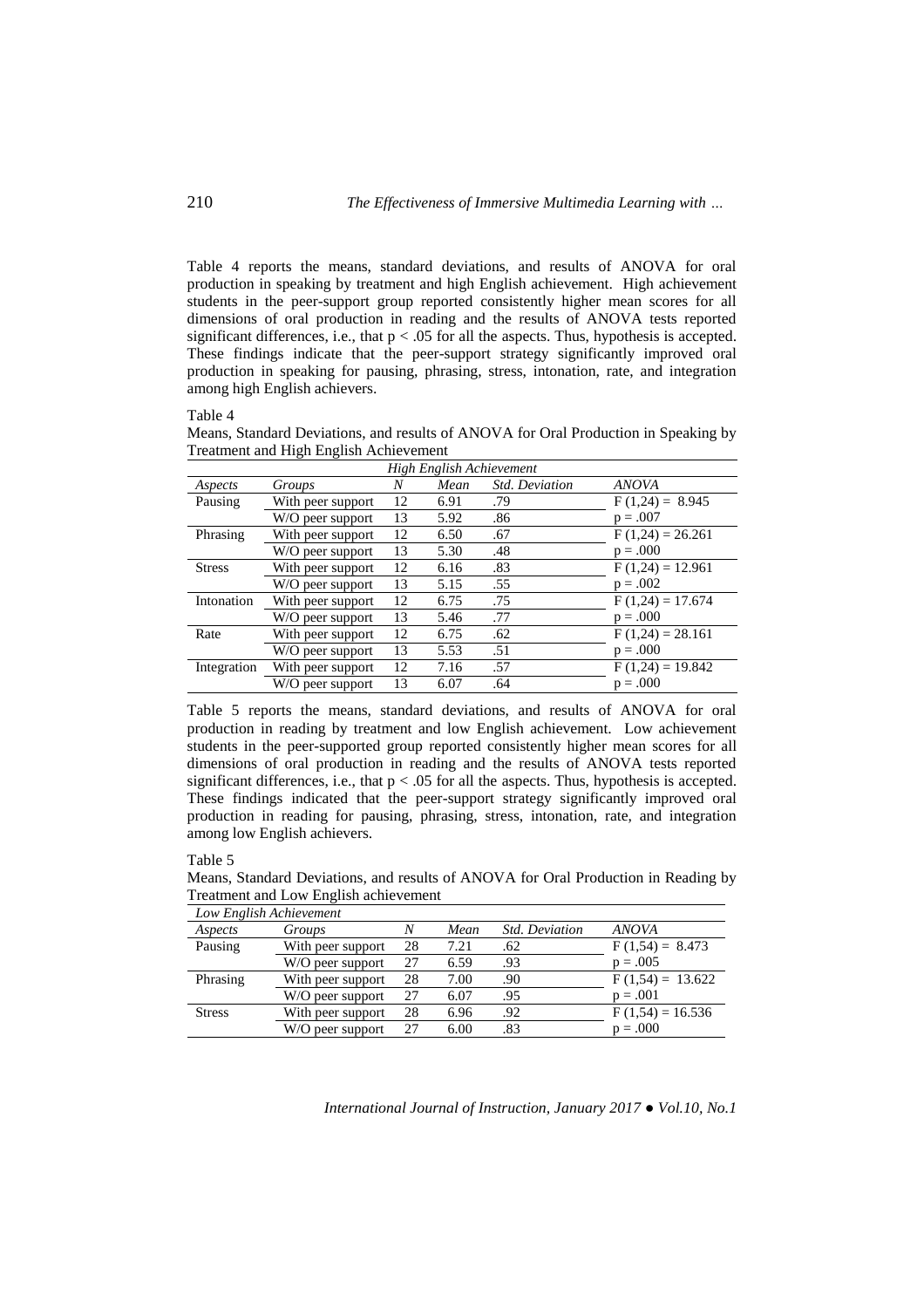| Intonation  | With peer support | 28 | 7.89 |     | $F(1,54) = 24.258$ |
|-------------|-------------------|----|------|-----|--------------------|
|             | W/O peer support  |    | 6.74 | .98 | $p = .000$         |
| Rate        | With peer support | 28 | 7.10 | .73 | $F(1,54) = 10.695$ |
|             | W/O peer support  | 27 | 6.37 | .92 | $p = .002$         |
| Integration | With peer support | 28 | 7.75 | .79 | $F(1,54) = 21.575$ |
|             | W/O peer support  |    | 6.77 |     | $p = .000$         |

Table 6 reports the means, standard deviations, and results of ANOVA for oral production in speaking by treatment and low English achievement. Low achievement students in the peer-supported group reported consistently higher mean scores for all dimensions of oral production in reading and the results of ANOVA tests reported significant differences, i.e., that  $p < .05$  for all the aspects. Thus, hypothesis is accepted. These findings indicate that, the peer-supported strategy significantly improved oral production in speaking for pausing, phrasing, stress, intonation, rate, and integration among low English achievers.

### Table 6

Means, Standard Deviations, and results of ANOVA for Oral Production in Speaking by Treatment and Low English Achievement

| Low English Achievement |                   |    |      |                       |                    |  |  |
|-------------------------|-------------------|----|------|-----------------------|--------------------|--|--|
| Aspects                 | Groups            | N  | Mean | <b>Std.</b> Deviation | <b>ANOVA</b>       |  |  |
| Pausing                 | With peer support | 28 | 6.67 | .77                   | $F(1,54) = 4.136$  |  |  |
|                         | W/O peer support  | 27 | 6.29 | .60                   | $p = .047$         |  |  |
| Phrasing                | With peer support | 28 | 6.32 | .72                   | $F(1,54) = 22.858$ |  |  |
|                         | W/O peer support  | 27 | 5.40 | .69                   | $p = .000$         |  |  |
| <b>Stress</b>           | With peer support | 28 | 5.85 | .89                   | $F(1,54) = 10.453$ |  |  |
|                         | W/O peer support  | 27 | 5.22 | .50                   | $p = .002$         |  |  |
| Intonation              | With peer support | 28 | 6.60 | .83                   | $F(1,54) = 14.443$ |  |  |
|                         | W/O peer support  | 27 | 5.74 | .85                   | $p = 0.000$        |  |  |
| Rate                    | With peer support | 28 | 6.82 | .72                   | $F(1,54) = 24.384$ |  |  |
|                         | W/O peer support  | 27 | 5.92 | .61                   | $p = .000$         |  |  |
| Integration             | With peer support | 28 | 7.25 | .70                   | $F(1,54) = 29.693$ |  |  |
|                         | W/O peer support  | 27 | 6.22 | .69                   | $p = .000$         |  |  |

### **DISCUSSION**

Analyses of the data obtained by treatment methods found that the immersive multimedia learning technique with peer support significantly improved oral production in reading and speaking for pausing, phrasing, stress, intonation, rate, and integration. This finding consisted with BavaHarji, 2014; Kabilan et al., 2010; AbuSeileek, 2007; Shih, 2010; Diyyab, 2013; Kessler, 2010; Murat, 2012). The group with peer support group reported greater success on the learning outcomes compared to the individual group because of the immediate feedbacks and corrections or additional coaching from their partners to refine their mastery of the language. Students in the individual group did not improve oral production skills for reading and speaking during learning activities because they did not receive immediate feedback and corrections or additional coaching to refine their mastery of the language.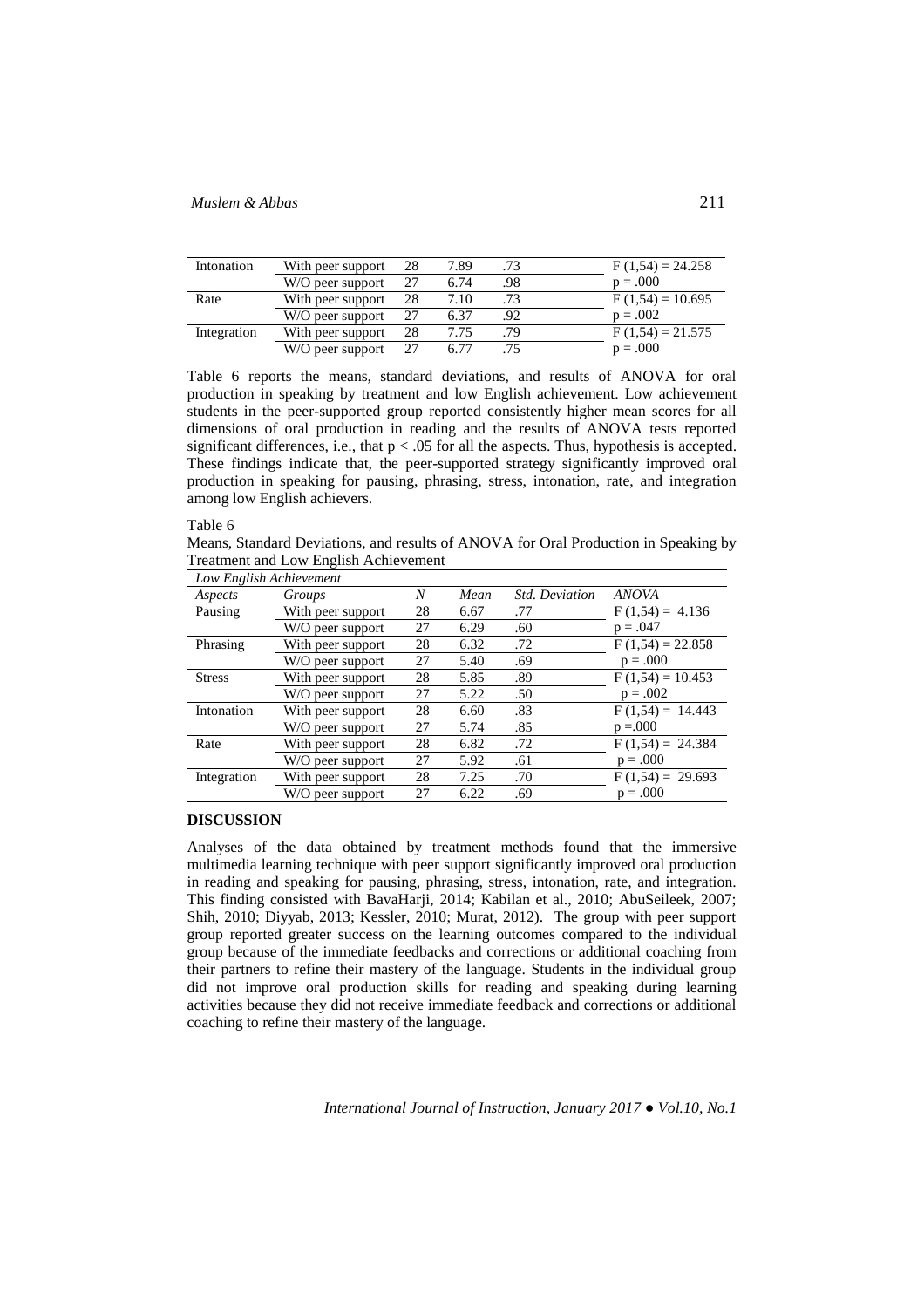Analyses obtained by English achievement and treatment methods found that the peer support strategy significantly improved oral production in reading for pausing, phrasing, stress, intonation, rate, and integration among low English achievers but not high achievers. Also, the peer support strategy significantly improved oral production in speaking for pausing, phrasing, stress, intonation, rate, and integration among high and low English achievers. The study found that the peer support strategy significantly improved oral production in reading for pausing, phrasing, stress, intonation, rate, and integration among low English achievers but not high achievers. Many studies have been conducted to investigate the improvement of oral production skills through peer supported multimedia strategies (Pujola, 2002; Aslan, 2009; Kabilan et al., 2010; Shih, 2010; Kessler, 2010; Murat, 2012; Wu, 2013; Diyyab, 2013; BavaHarji, 2014), however, few studies have reported their effects among low and high achievers. The finding of this study contradicts a previous study by Grgurovic (2007) who conducted a research in terms of using multimedia with subtitle and peer interaction to improve language oral production skills among high and low achievers. The immersive peer supported multimedia package was very beneficial for low ability students as indicated by significant improvements on both speaking and reading oral production. It is also useful for high ability students for improving their speaking skills but this finding must be taken with caution as the sample size for high ability students was not large enough for robust statistical inferences to be made.

### **Implication and Contribution of the study**

This study has contributed an alternative and effective way to improve students' performance in English oral production skills for reading and speaking through the use of immersive multimedia learning with peer support. The benefits appeared to be received by low achievers to improve their English oral skills following native speakers' levels. Also, it enables students to communicate in the target language automatically without mediation through their native language. The most important element in this study was that the lessons enabled non-native English learners to acquire native-speaker oral patterns without having to go abroad. Thus the contribution to theory is that this study showed that an L2 could be taught following L1 theory and this method that minimized the use of code switching strategies, and the contributions to practice are that any instructor can compile similar native speaker video lessons in any language and use them without much hassle.

## **Limitation and Recommended Future Studies**

This study is limited to the use of limited peer support activities and learning strategies. The study involved high achievers in small sample sizes. As such these findings, especially regarding the high achievers might not be fully generalizable. Based on the results of the study, some recommendations are made for the following people and educational institution. Teachers and lecturers should use this strategy to develop oral skills in the process of teaching and learning English as a foreign language or second language. They are also suggested to find more teaching material clips that relate to students' varied interest and needs so that the process of teaching and learning become interesting and contextual. Students are suggested to use this strategy in the process of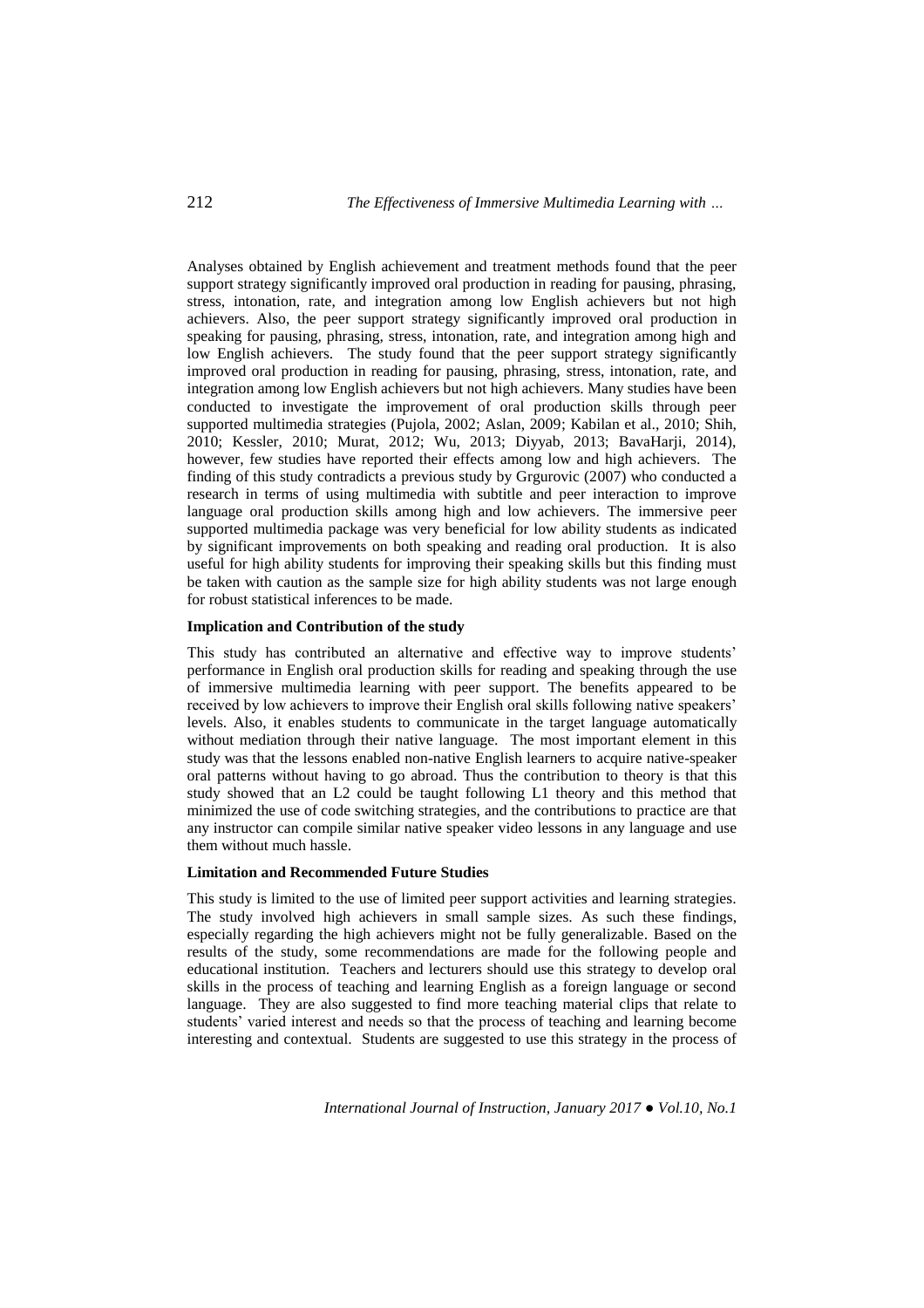learning English as a foreign or second language. Students are also suggested to practice using English every time either with partners or lecturers in the class or outside the classroom to make a better performance in terms of oral production skills for reading and speaking. Knowing that immersive multimedia learning strategy with peer support has a great number of advantages, it is suggested that educational institutions should provide the required facilities such as tablets and headphones in schools and universities. In addition, the institution should also train lecturers/teachers to use technology in the process of teaching and learning the L2 based on L1 theories. Further studies are recommended to clarify the real outcomes for high ability students.

### **CONCLUSION**

This study investigated the effects of multimedia supported immersive learning with and without peer-support to improve students' performances in term of oral production skills for reading and speaking. The findings showed that the immersive multimedia learning with peer support group reported significantly better performance in all measures of oral production for reading and speaking. Analyses obtained by achievement showed that the high achievement students in the immersive multimedia learning with peer support group reported significantly better performance in all measures of oral production only for speaking while the low achievement students in the immersive multimedia learning with peer supported group reported significantly better performance in all measures of oral production for reading and speaking.

These findings showed that the immersive multimedia technique with peer support that employed the L1 theory reduced the use of code-switching strategies among the students and enabled them to develop oral production skills in English approaching the patterns of native speakers especially among low achievement and female students.

## **REFERENCES**

AbuSeileek, A. F. (2007). Cooperative vs. individual learning of oral skills in a CALL environment. Computer Assisted Language Learning, 20(5), 493-514.

Alberta Education. (2010) French Language Education Services; Handbook for French Immersion Administrator.

Angelova, M., Gunawardena, D., & Volk, D. (2006). Peer teaching and learning: Coconstructing language in a dual language first grade. Language and education, 20 (3), 173-190

Aslan, O. (2009). The role of gender and language learning strategies in learning English. Master thesis. Middle East Technological University

BavaHarji, M., Gheitanchian, M., & Letchumanan, K. (2014). The effects of multimedia task-based language teaching on EFL learners' oral L2 production. English Language Teaching, 7(4), p11.

Chapelle, C. (2003). English language learning and technology: Lectures on applied linguistics in the age of information and communication technology, John Benjamins.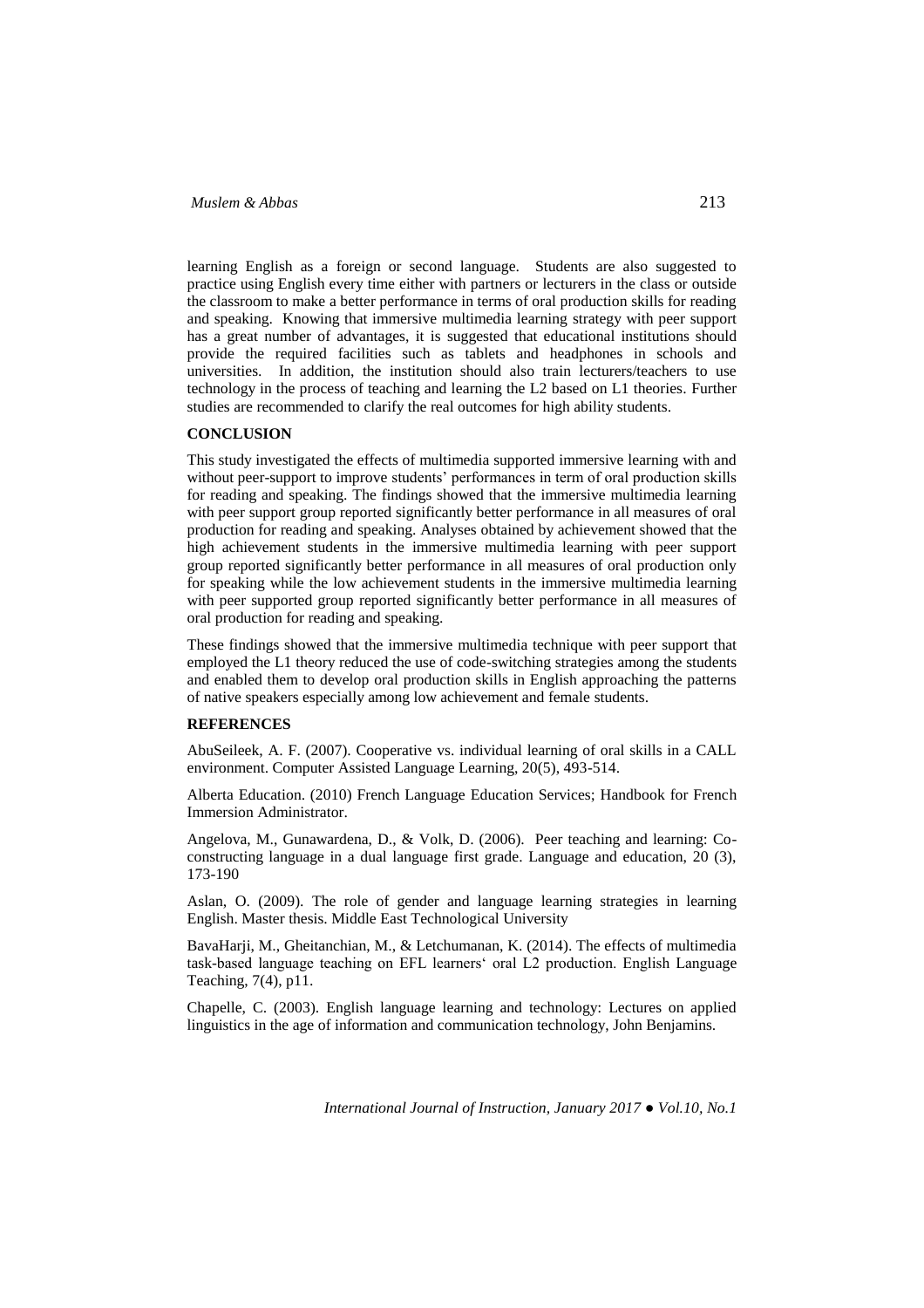Coiro, J., Knobel, M., Lankshear, C. & Leu, J. D. (Eds.). (2008). Handbook of research on new literacies. New York: Lawrence Erlbaum Associates, Taylor & Francis Group.

Cummins, J. (1998). Immersion education for the millennium: What have we learned from 30 years of research on second language immersion? In M. R. Childs & R. M. Bostwick (Eds.) Learning through two languages: Research and practice. Second Katoh Gakuen International Symposium on Immersion and Bilingual Education. (pp. 34-47). Katoh Gakuen, Japan.

Cummins, J. (2000). Immersion education for the millennium: What we have learned from 30 years of research on second language immersion. Retrieved October, 5, 2000.

De Bot, K., Paribakht, T. S., & Wesche, M. B. (1997). Toward a lexical processing model for the study of second language vocabulary acquisition. Studies in second language acquisition, 19(03), 309-329.

De Guerrero, M., & Villamil, O.S. (2000). Activating the ZPD: Mutual scaffolding in L2 peer revision. The Modern Language Journal, 84 (1), 51-68.

Diyyab, E.A., Abdel-Haq, E.M., & Aly, M.A.S. (2013). Using Multimedia-Based Programm for Developing Students Teachers' EFL Speaking Fluency Skills. Online Submission.

Echandy, N.C. (2011). The media and lexical borrowing: Implication for vocabulary acquisition among ESL students. A Dissertation, Doctor of Philosophy, Department of Graduate Studies, College of Education, University of Puetro Rico. ProQuest LLC.

Emerson, L., Rees, M., & Mackay, B. (2005). Scaffolding academic integrity: Creating a learning context for teaching referencing skills. Journal of University Teaching & Learning Practice, 2 (3), 3

Ertmer, P. A., Richardson, J.C., Belland, B., Camin, D., Connolly, P., Coulthard, G., Mong, C. (2007). Using peer feedback to enhance the quality of student online postings: An explaratory study. Journal of Computer-Mediated Communication, 12 (2), 412-433. 216.

Gibbons, P. (2002). Scaffolding language, scaffolding learning: Portsmouth, NH: Heinemann.

Grgurovic, M., & Hegelheimer, V. (2007). Help options and multimedia listening: Students' use of subtitles and the transcript. Language Learning & tehnology, 11 (1), 45-66.

Gumperz, J. J. (1982). Conversational code-switching. In J. J. Gumperz (ed.) Discourse strategies. Cambridge: Cambridge University Press.

Johnson, R. K., & Swain, M. (1997). Immersion education: International perspectives: Cambridge University Press.

Kabilan, M. K., Ahmad, N., & Abidin, M. J. Z. (2010). Facebook: An online environment for learning of English in institutions of higher education? The Internet and Higher Education, 13(4), 179-187.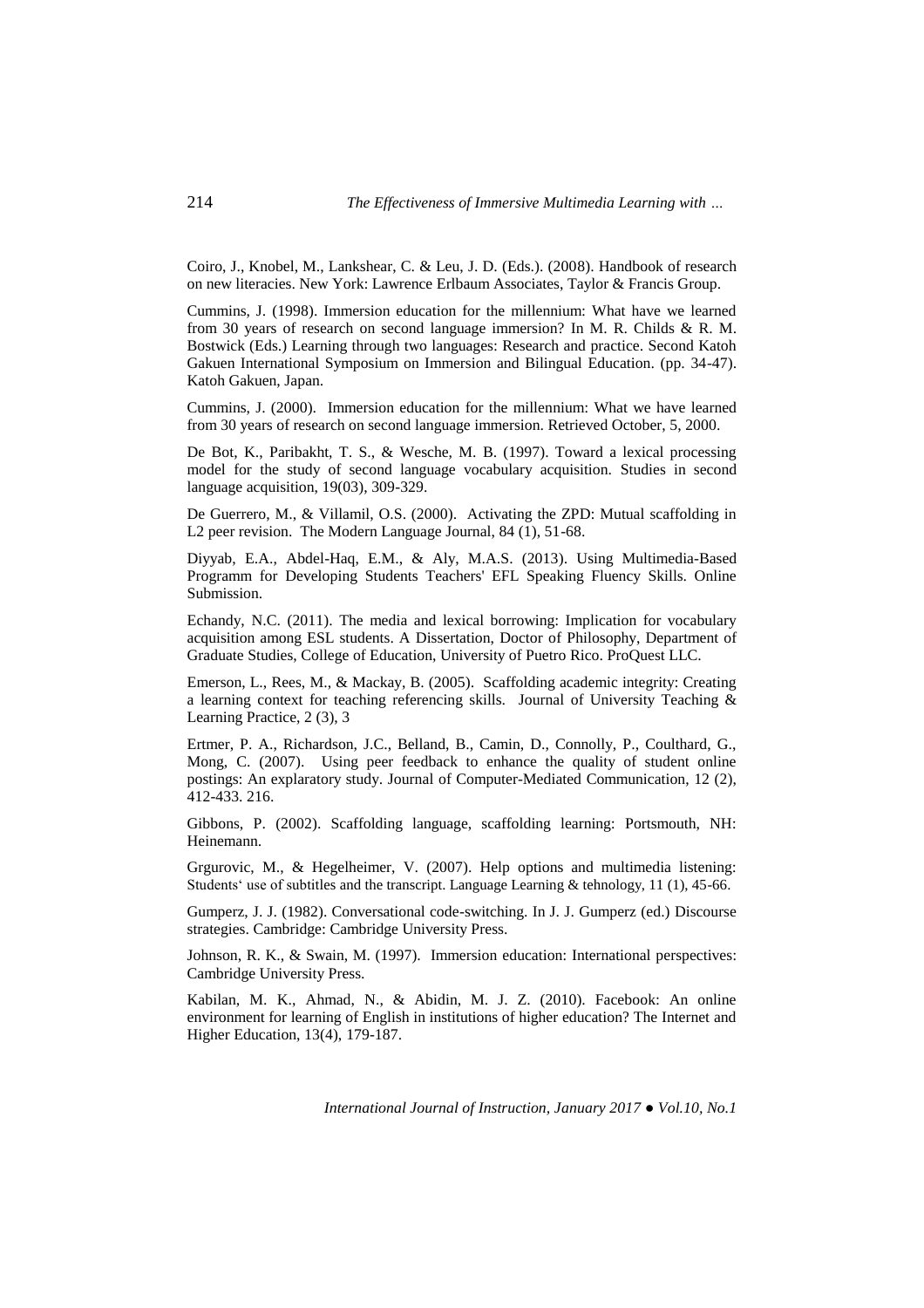Kagan, S. (1995). We can talk: Cooperative learning in the elementary ESL classroom (ERIC Digest). Washington, DC: ERIC Clearinghouse on Languages and Linguistics. 221.

Kessler, G. (2010). Fluency and anxiety in self-access speaking tasks: the influence of environment. Computer Assisted Language Learning, 23 (4), 361-375

Kuo, L. L (2009). The effects of youtube listening/viewing activities on Taiwanese EFL learners' lsitening comprehension. A Dissertation, Doctor of Philosophy Presented to the Faculty of School of Education, La Sierra University, ProQuest LLC

Kweldju, S. (2002). Pengajaran bahasa Inggris berbasis leksikon: Sebuah alternatif yang tepat untuk pengajaran bahasa Inggris di Indonesia. Pidato Pengukuhan Profesor dalam Bidang Kosakata. Fakultas Sastra, Universitas Negeri Malang, Indonesia, 3 Oktober 2002.

Larsen-Freeman, D. & Freeman, D. (2008). Language moves: The place of "foreign" languages in classroom teaching and learning. Review of Research in Education, 32(1), 147-186.

Lenker, A., & Rhodes, N. (2007). Foreign language immersion program: Features and trends over 35 years/ The ACIE Newsletter, 10 (2), 1-8

Levelt, W. J. M. (1989) Speaking: from intention to articulation. Cambridge, Massachusetts: The MIT Press.

Li, D. (2009). Is there a role for tutor in group work: Peer interaction in a Hong Kong EFL classroom. HKBU Paper in Applied Language Studies, Vol. 13, 12-40.

Met, M. (1987). Twenty questions: The most commonly asked questions about starting an immersion program. Foreign Language Annals, 20(4), 311-315.

Murat, H. (2012). Teaching word stress to Turkish EFL English as foreign language learners through internet-based video lessons. Retrieved from ERIC database. (ED 530678).

Pacific Policy Research Center. (2010). Successful bilingual and immersion education models/programs. Honolulu: Kamehameha Schools, Research & Evaluation Division.

Pujola, J. T. (2002). Calling for help: Researching language learning strategies using help facilities in a web-based multimedia program. ReCALL, 14 (2), 235-262.

Salaberry, M. R. (2001). The use of technology for second language learning and teaching: A retrospective. The Modern Language Journal 85(1): 39-56.

Shih, R.-C. (2010). Blended learning using video-based blogs: Public speaking for English as a second language students. Australasian Journal of Educational technology, 26 (6), 883-897

Tallinn. (2005). An introduction to immersion handbook. in Talliin (Ed). Immersion Handbook (pp.3-4).

Wilkinson, G. S., & Robertson, G. (2006). Wide range achievement test (WRAT4). Psychological Assessment Resources, Lutz.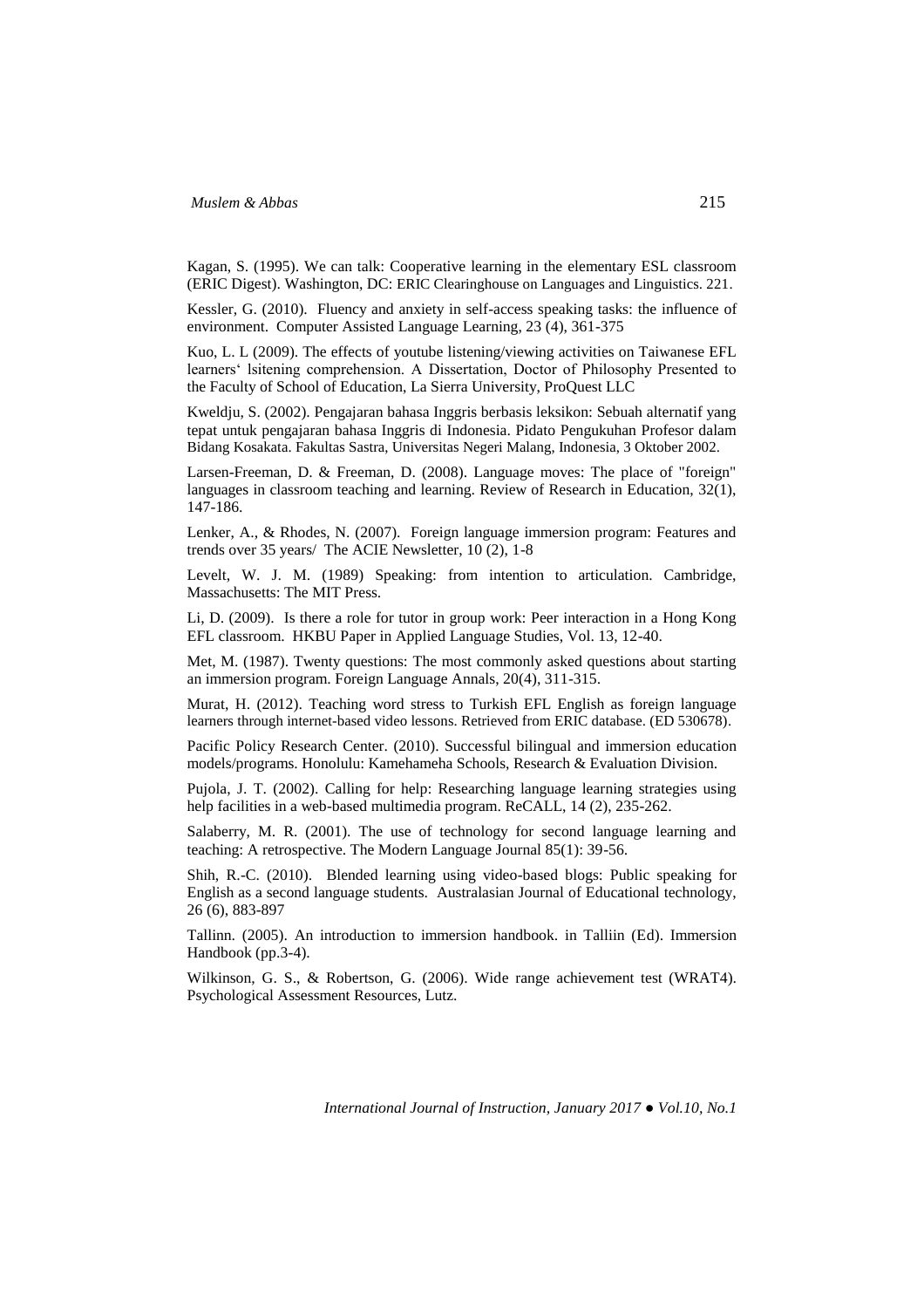Wu, L., & McMahon, M. (2013). Adopting a musical intelligence and e-learning approach to improve the English language pronunciation of Chinese students. AI  $\&$ SOCIETY, 1-10. 234.Strangman, N., & Hall, T. (2003). *Virtual reality/simulations.*

#### **Turkish Abstract Akran Destekli İngilizce Konuşma ve Yüksek Sesle Okumada Sarmal MultiMedya Öğreniminin Etkileri**

Bu çalışma okuma ve konuşmada akran destekli sarmal multimedya öğrenme stratejilerinin etkilerini araştırmaktadır. Ayrıca öğrenci kazanımlarının performanstaki etkileri de bu araştırmada incelenmiştir. Bu çalışma için son testli yarı deneysel desen tercih edilmiştir. Bu çalışma için Yabancı bir dil kursu olarak İngilizce Kursuna kayıtlı 80 üniversite birinci sınıf öğrencisi seçilmiştir. Veriler one-way ANOVA ile analiz edilmiştir. Bulgular okuma ve konuşmanın bütün ölçümlerinde akran destekli sarmal multmedya öğrenimi performanslarının tüm gruplarda anlamlı derecede iyi olduğunu göstermiştir. Kazanım analizleri akran destekli sarmal multimedya öğreniminde düşük akademik başarıya sahip öğrencilerin okuma ve konuşmada anlamlı derecede iyi performans gösterdiğini; yüksek akademik başarıya sahip öğrenci grubunun sadece konuşmada anlamlı derecede iyi performans gösterdiğini belirlemiştir. Bulgular sarmal multimedya öğreniminin öğrenciler arasında dil değişim stratejileri kullanımını azalttığını ve onlara özellikle düşük akademik başarıya sahip öğrenciler arasında İngilizceyi anadili gibi konuşma yeteneğini geliştirdiğini göstermiştir.

Anahtar Kelimeler: sarmal öğrenme, akran desteği, konuşma, yüksek sesle okuma, öğrenme

#### **French Abstract L'Efficacité de Multimédia Immersive Apprenant avec Support de Pair sur anglais Parlant et Lisant à haute voix**

Cette étude a examiné les impacts du multimédia immersive apprenant la stratégie avec le pair le support sur des compétences de production dans la lecture et la conversation. Aussi examiné étaient les effets sur la performance par l'accomplissement d'étudiant. Le design quasiexpérimental avec le post-test a été employé pour l'étude. 80 étudiants universitaires de première année se sont inscrits dans le cours d'anglais langue étrangère ont été choisi pour cette étude. Les données ont été analysées utilisant ANOVA à sens unique. Les conclusions ont montré que le multimédia immersive apprenant avec le groupe d'entraide de pair a rapporté la significativement meilleure performance dans toutes les mesures de production orale pour lire et parler. Les analyses par l'accomplissement ont montré que les hauts étudiants d'accomplissement dans le multimédia immersive apprenant avec le groupe d'entraide de pair ont rapporté la significativement meilleure performance dans toutes les mesures de production orale seulement pour parler tandis que les étudiants d'accomplissement bas dans le multimédia immersive apprenant avec le pair ont soutenu le groupe rapporté la significativement meilleure performance dans toutes les mesures de production orale pour lire et parler. Ces conclusions ont montré que la technique multimédia immersive avec le support de pair a réduit l'utilisation de stratégies commutant le code parmi les étudiants et leur a permis de développer des compétences de production orales dans l'anglais s'approchant des modèles de locuteurs natifs particulièrement parmi des étudiants d'accomplissement bas.

Mots Clés: immersive apprentissage, pair, support, conversation, lisante à haute voix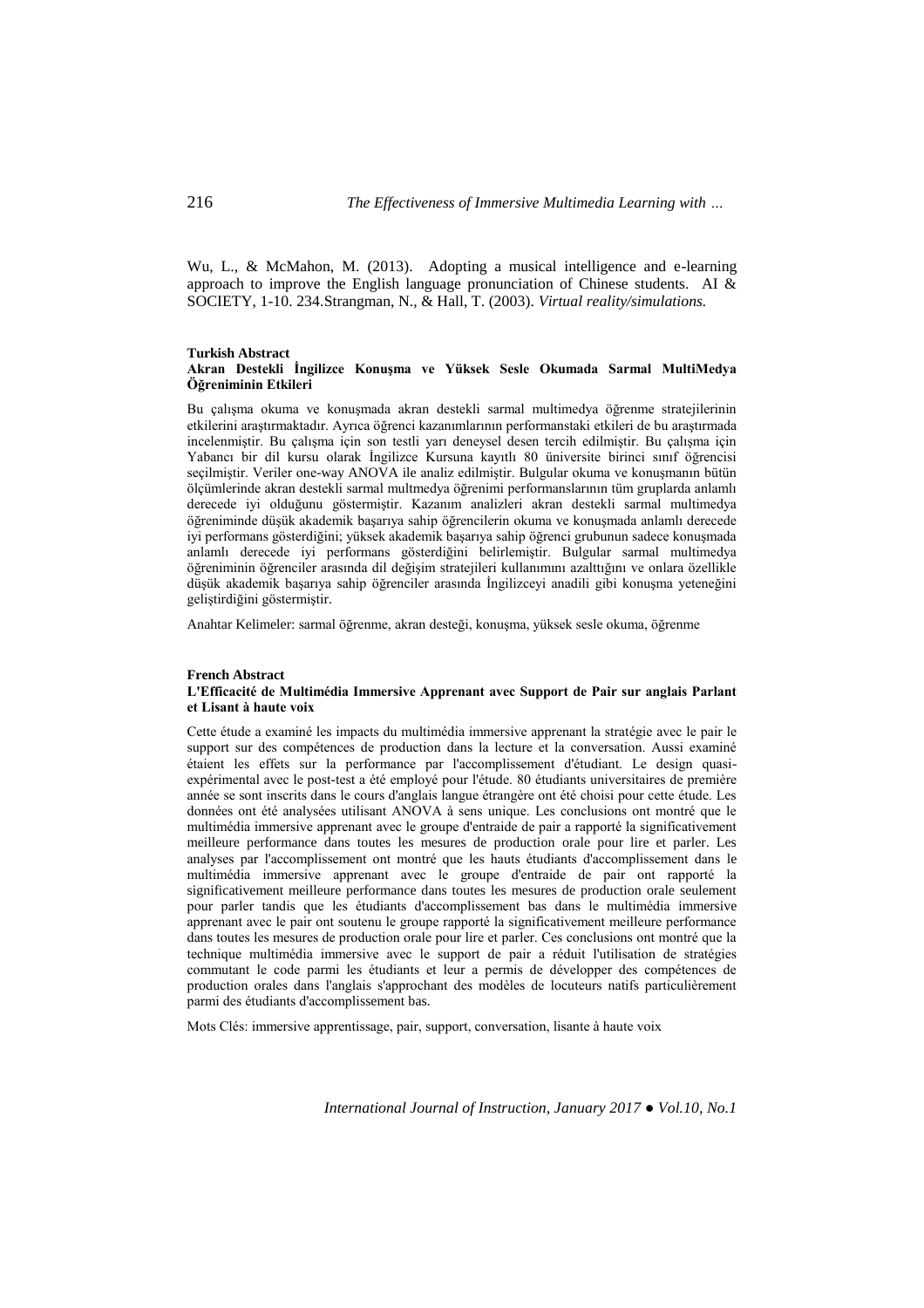#### **Arabic Abstract**

## **فعالية غامرة التعلم الوسائط المتعددة مع دعم األقران على اللغة اإلنجليزية تحدثا وقراءة بصوت عال**

هذه الدراسة تحققت اآلثار المترتبة على استراتيجية غامرة التعلم الوسائط المتعددة مع دعم األقران على مهارات اإلنتاج في القراءة والتحدث. وتحتققت أيضا اآلثار المترتبة على أداء التحصيل العلمي للطالب. كان يعمل التصميم شبه التجريبي مع مرحلة ما بعد اختبار للدراسة. وقد تم اختيار 80 طالبا جامعيا في السنة الأولى من المسجلين في اللغة الإنجليزية لدورة في اللغة األجنبية لهذه الدراسة. وقد تم تحليل البيانات باستخدام ANOVA way-one. وأظهرت النتائج أن غامرة التعلم الوسائط المتعددة مع مجموعة دعم األقران ذكرت أداء أفضل بشكل ملحوظ في جميع التدابير اإلنتاج عن طريق الفم لقراءة والتحدث. وأظهرت التحليالت التي كتبها اإلنجاز أن ارتفاع تحقيق الطالب في غامرة التعلم الوسائط المتعددة مع مجموعة دعم األقران ذكرت أداء أفضل بشكل ملحوظ في جميع التدابير اإلنتاج عن طريق الفم فقط للتحدث في حين أفاد منخفض طالب اإلنجاز في الوسائط المتعددة غامرة التعلم مع أقرانهم دعمت أداء أفضل بكثير في جميع التدابير اإلنتاج عن طريق الفم لقراءة والتحدث. وأظهرت هذه النتائج أن تقنية الوسائط المتعددة غامرة مع دعم األقران خفض استخدام استراتيجيات التحول كود بين الطالب ومكنتهم من تطوير مهارات اإلنتاج عن طريق الفم في اإلنجليزية يقترب من أنماط الناطقين بها خصوصا بين الطالب وتدني التحصيل.

الكلمات الرئيسية: التعلم غامرة، ودعم األقران، التحدث، القراءة بصوت عال، والتعلم

### **German Abstract Die Wirksamkeit von immersiven Multimedia-Learning mit Peer-Unterstützung auf Englisch Sprechen und Lesen Laut**

Diese Studie untersuchte die Auswirkungen der immersiven Multimedia-Lernstrategie mit Peer-Unterstützung auf Produktion Fähigkeiten beim Lesen und Sprechen. Ebenfalls untersucht wurden die Auswirkungen auf die Leistung durch die Schülerleistung. Das quasi-experimentelle Design mit dem Post-Test wurde für die Studie verwendet. Für diese Studie wurden 80 Erstjahresstudierende ausgewählt, die in Englisch als Fremdsprachenkurs eingeschrieben waren. Die Daten wurden mit einer Einweg-ANOVA analysiert. Die Ergebnisse zeigten, dass das immersive Multimedia-Lernen mit Peer-Support-Gruppe berichtet, deutlich bessere Leistung in allen Maßnahmen der oralen Produktion für das Lesen und Sprechen. Analysen durch Leistung zeigten, dass die Hochleistungsstudenten im immersiven Multimedia - Lernen mit Peer - Support - Gruppe eine signifikant bessere Leistung bei allen Maßnahmen der oralen Produktion nur zum Sprechen erzielten, während die Schüler mit niedrigem Leistungsniveau im immersiven Multimedia - Lernen mit Peer - unterstützter Gruppe eine deutlich bessere Leistung erzielten Alle Maßnahmen der mündlichen Produktion für das Lesen und Sprechen. Diese Ergebnisse zeigten, dass die immersive Multimedia-Technik mit Peer-Unterstützung reduziert die Verwendung von Code-Switching-Strategien unter den Studenten und ermöglichte ihnen die Entwicklung von mündlichen Fertigkeiten in englischer Sprache, die sich mit dem Muster der Muttersprachler vor allem bei Studenten mit niedrigem Leistungsniveau.

Schlüsselwörter: immersives lernen, peer support, sprechen, vorlesen, lernen

#### **Malaysian Abstract**

#### **Keberkesanan Pembelajaran Multimedia Mendalam dengan Sokongan Rakan Sebaya dalam Pertuturan dan Pembacaan Bahasa Inggeris Secara Kuat**

Kajian ini menyiasat kesan strategi pembelajaran multimedia yang mengasyikkan dengan sokongan rakan sebaya kepada kemahiran membaca dan bertutur. Juga disiasat kesan ke atas prestasi pencapaian pelajar. Reka bentuk kuasi-eksperimen dengan ujian pasca telah digunakan untuk kajian ini. 80 pelajar universiti tahun pertama mendaftar dalam bahasa Inggeris sebagai